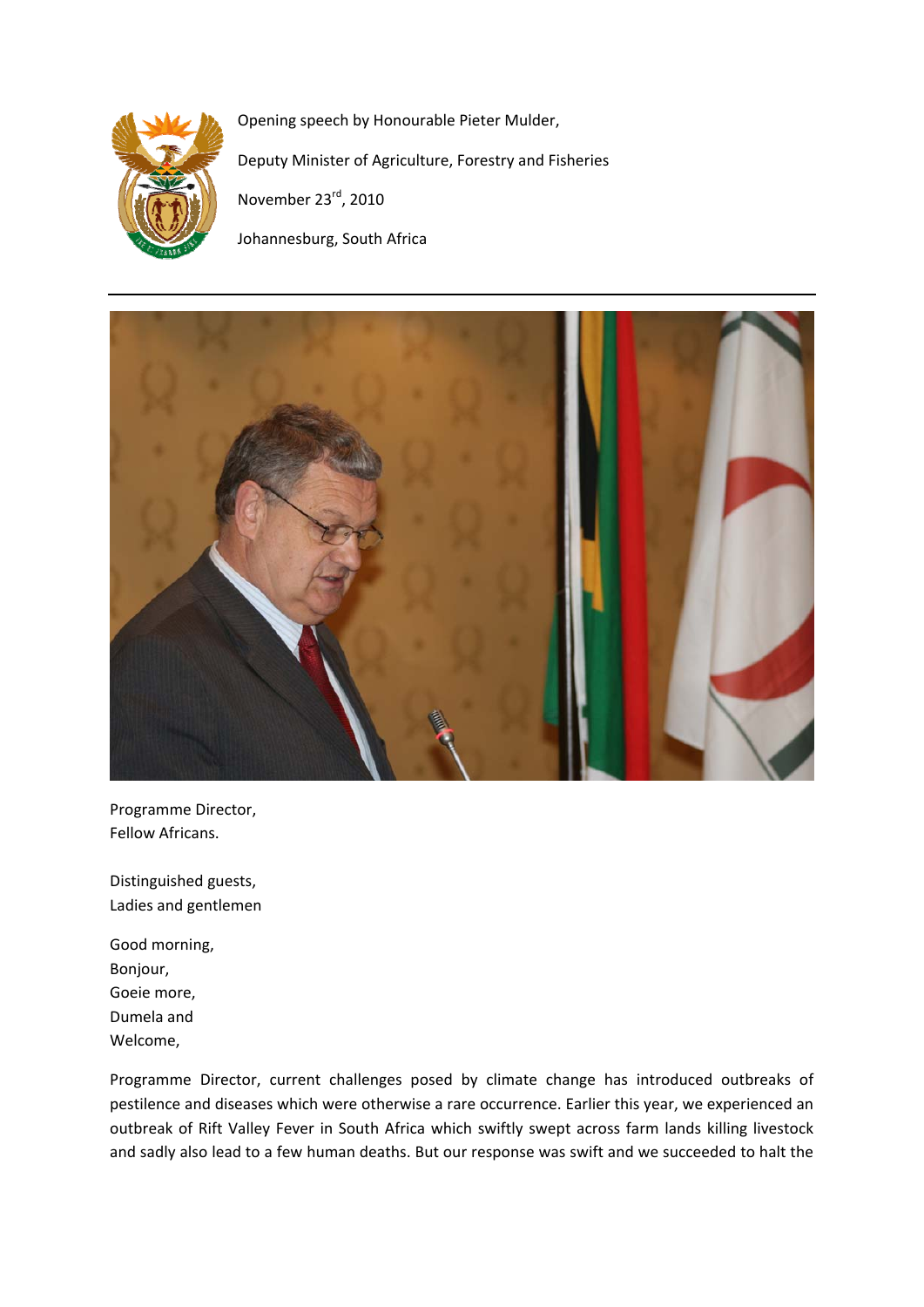destruction. Our community of scientists worked hard to understand the outbreak and to develop vaccines as well as ways of ensuring that we are not caught off guard again.

Programme Director, by means of the OlE and its member countries, the world is managing global food needs of its over 6 billion inhabitants through improved animal health.

South Africa is one of the founder members of the OlE in 1924 and it is thus fitting that this seminar is hosted by South Africa. This is against the backdrop of the successful Football World Cup held for the first time on the African continent.

Animal health is of extreme importance, as production animals form a major source of food for the human population. For many years, our fore‐bearers kept high quality indigenous livestock to sustain their dietary needs. Indeed, through an indigenous knowledge system, they tendered to the domesticated animals keeping them well.

Programme Director, the South African Government placed high on its agenda, the importance of a healthy nation. Ranking second and fourth, in the five medium term strategic framework, is the government's focus on ensuring a healthy nation and the provision of food security for all.

Clearly the basic fundamental principle reigning In this regard starts with a healthy population of livestock.

Our aim is on strengthening research and development efforts though adequate resourcing of our institutions, namely; the *Agricultural Research Council* (ARC) and the *Onderstepoort Biological Products* (OBP). This focus will ensure that we do not run into any danger of the introduction and use of unsafe, ineffective and bad quality veterinary products because they are cheaper. The Government has committed ZAR 205 million in support of research and development through the *Agricultural Research Council* (ARC).

It is essential to combine forces in Africa to ensure that our livestock is healthy, thus ensuring food security for all. Our government has realized the importance of *Extension Service Support* in this regard. Based on studies to improve this service, we shall be embarking on a process of outsourcing this function to ensure efficiency while we engage in training and re‐skilling of the internal competencies.

African countries need to stand together to ensure that we obtain good quality veterinary medicines, customized to address the needs of the African continent. The time is now that as Africa, we can apply modern resources and technology to hurl our capabilities into a higher status.

What would 2050 look like in terms of food security?

In 1950 the world population was 2,5 billion people; in 2000 it was 6 billion and according to von Braun (Lohmann Information, October 2010), the world population of 2050 is predicted to be more than nine billion.

Once we clearly understand the deliverables needed in 2050 ‐ we will be in a better position to come up with the right solutions.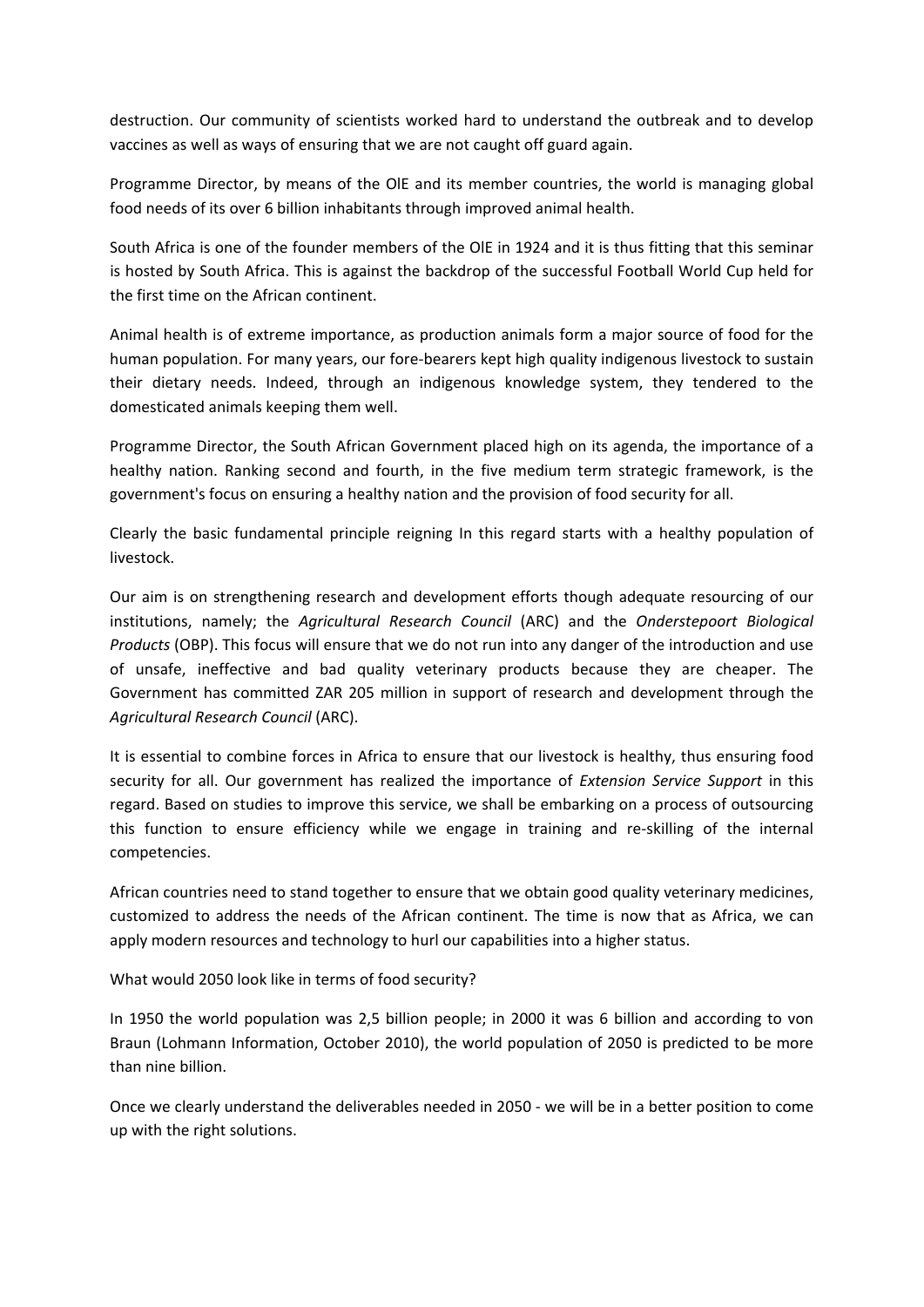## Some predictions:

The world's farmers will have to produce 2% more food every year .... in total 50% more by 2030 ..... and double production again by 2050… if we hope to keep pace with a growing population and increased nutritional demands, as millions of people in the developing world climb out of poverty and enter the global middle class.

In just twenty years, we are going to have to produce 50 percent more of what we produce today.

And we have only one planet to do it on.

The question that confronts all of us  $-$  on a global scale  $-$  is how do we increase agricultural production without vastly increasing the problems of soil erosion, the pollution of streams and waterways, and destroying what's left of the world's natural habitat. Increasing food production sustainably is the central, overriding, and defining issue of agriculture today.

## What is the solution then?

You might think that managing all of these pressures seems like an impossible dilemma. But we can change this zero-sum equation through technology, through research and education.

It is technology, research and knowledge‐sharing which allow us to break through the limits to growth, creating greater and greater output with the same or reduced inputs. This places a huge responsibility on all of us and emphasizes the important role you play.

The human population has more than doubled since 1960. Some domestic animal populations did however grow more rapidly than people did. The world chicken population is five times what it was in 1960 and it is predicted to increase further from currently 19 billion to at least 30 billion by 2015. The number of pigs and goats roughly kept up with the human population growth, whereas cattle and sheep populations have grown at a lesser rate.

The composition of the world animal herds is changing, and the good news is that the herd structure is changing towards better feed efficiency. This explains why there are more chickens and relatively more pigs, but fewer cattle and sheep.

With the increase in people there will be more demand for meat, milk and fish. The depressing news is that hunger has increased during the past few years in the world. According to recent *Food and Agriculture Organisation* (FAO) estimates, the number of undernourished people is approximately one billion. This estimate only refers to calorie‐deficient nutrition; a much larger number suffers from protein and micro‐nutrient deficiency.

Protein and energy malnutrition is much more acute in Africa where most of the hungry people in the world are located. It is also the continent where the majority of trade sensitive diseases are found. It traps us in an intractable position when trying to grow animal production as these animals are invariably prone to diseases and therefore do not survive long enough to reach slaughter weight.

Programme Director, this places huge responsibilities on yourselves to ensure that drugs that are put forward for registration are cheaper and therefore accessible to farmers. Farmers should also be well